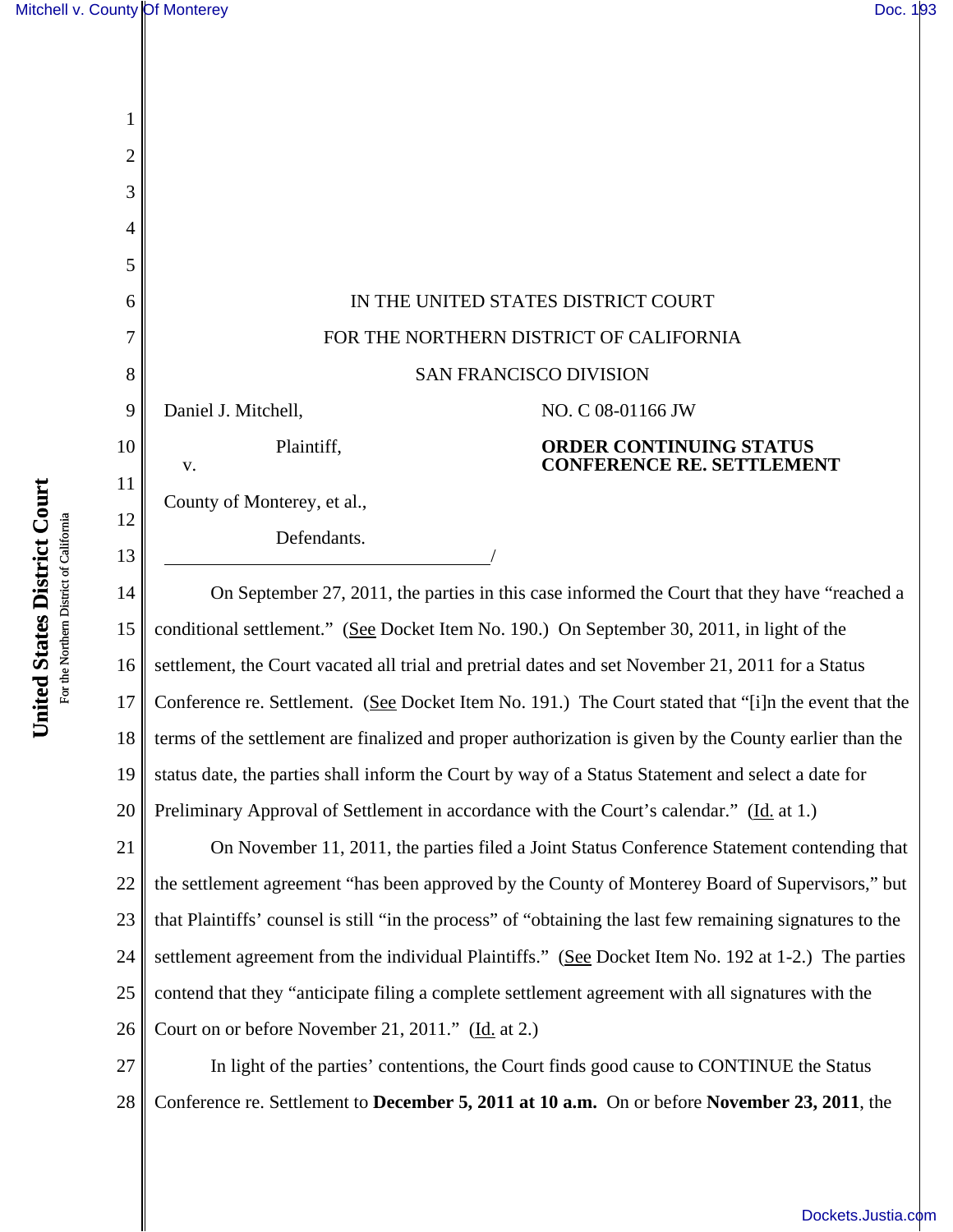parties shall file a Joint Status Conference Statement setting forth, *inter alia*, the status of the parties for finalizing the settlement and how much additional time is requested to finalize the settlement. In the event that the terms of the settlement are finalized earlier than the status date, the parties shall inform the Court by way of a Status Statement and select a date for Preliminary Approval of Settlement in accordance with the Court's calendar.<sup>1</sup>

Dated: November 15, 2011

realpha

JAMES WARE United States District Chief Judge

 <sup>1</sup> In this event, the December 5 Status Conference re. Settlement shall be automatically vacated.